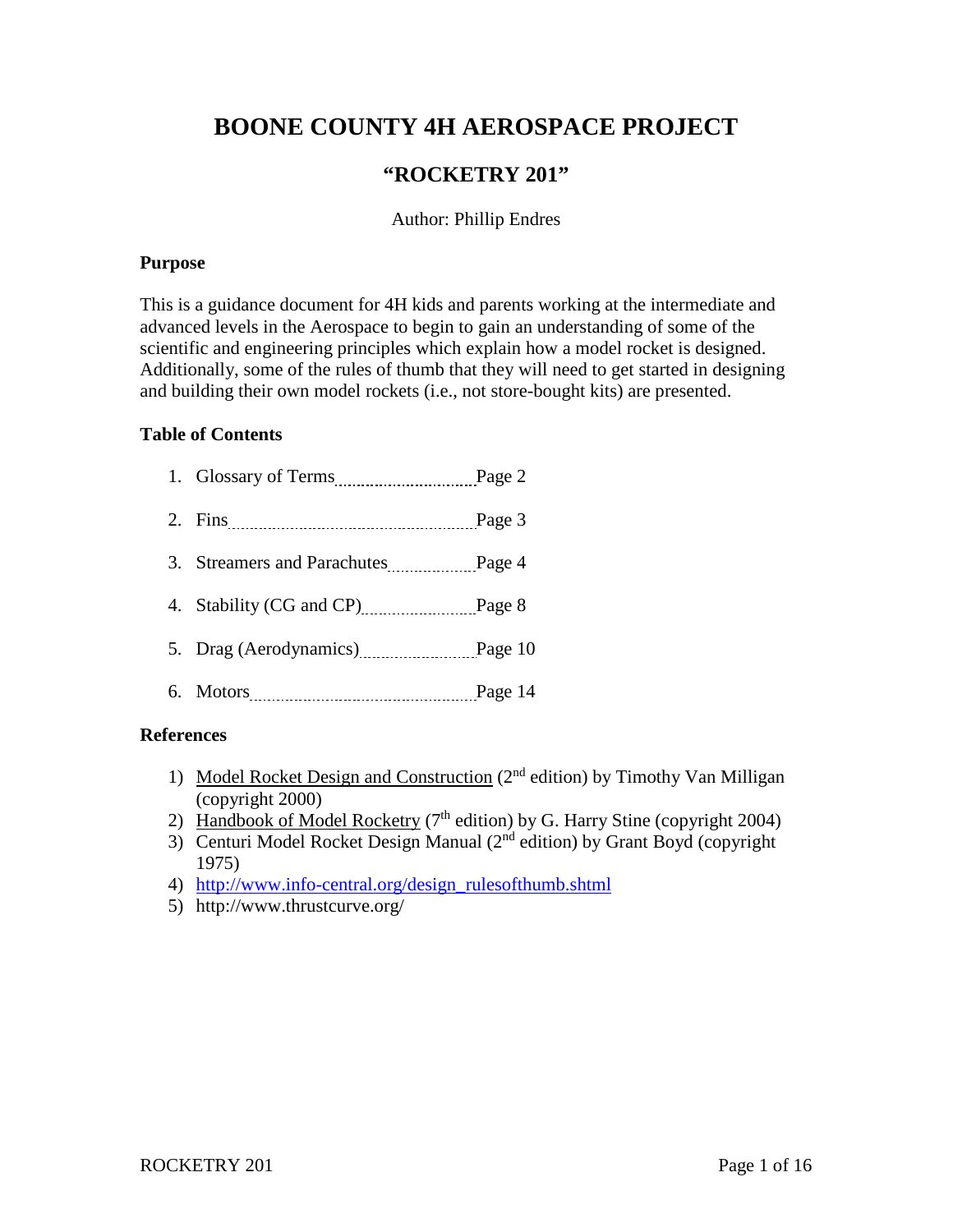## **GLOSSARY OF TERMS**

**Acceleration –** the change in velocity of the rocket within a given period of time; usually measured in feet per second per second  $(ft/s<sup>2</sup>)$  or meters per second per second  $(m/s<sup>2</sup>)$ 

**Aerodynamics –** the study of how air flows around an object in flight; usually when we say a rocket is more aerodynamic, we mean it has less drag, but rocket stability is also affected by aerodynamics

**Apogee –** the highest point a rocket reaches in its flight

**Caliber –** a length equal to one diameter of the body tube

**Center of gravity –** the point along the body tube of a rocket where all of the weight of the rocket is centered

**Center of pressure –** the point along the body of a rocket where all of the force from air pressure on the rocket body is centered

**Chord edge** – the outer edge of the fin; the edge of the fin that is parallel to the root edge (may also be called the tip edge)

**Density** – the weight of a given volume of fluid, often expressed in pounds per cubic foot (lb/ft<sup>3</sup>), kilograms per cubic meter (kg/m<sup>3</sup>), or grams per milliliter (g/ml)

**Descent Mass** – the mass of the rocket with a spent rocket motor; this is the mass which the streamer or parachute will be sized to recover

**Drag** – this is the friction force caused by the flow of air over the surface of a rocket; this frictional force acts against the thrust force of a rocket's motor to try to slow the rocket down

**Drag Coefficient** – a theoretical number used in scientific equations which helps us tell how much drag is present in our rocket design; the higher the drag coefficient, the higher the drag

**Impulse –** The thrust multiplied by the amount of time the thrust is applied; impulse is usually expressed in Newton-seconds (N-s)

**Leading edge** – The upper edge of the fin

**Newton**  $(N)$  – a unit of measure of force in the metric system

**Propellant** – the fuel in a rocket motor that provides thrust when ignited

**Root edge** – The edge of a fin that is glued to the body tube

**Spill hole** – a hole cut in the center of a parachute to reduce how much it will cause the rocket to drift before touching down

**Stability** – the tendency of a rocket to move in a straight upward flight path **Thrust** – the force provided by the rocket's motor which must overcome the force of gravity and the drag force in order for the rocket to fly; this force is usually expressed in Newtons (N)

**Trailing edge** – the edge of the fin that is closest to the aft part of the rocket **Trajectory** – the rocket's flight path

**Velocity** – the speed of the rocket; usually measured in feet per second (ft/s) or meters per second (m/s)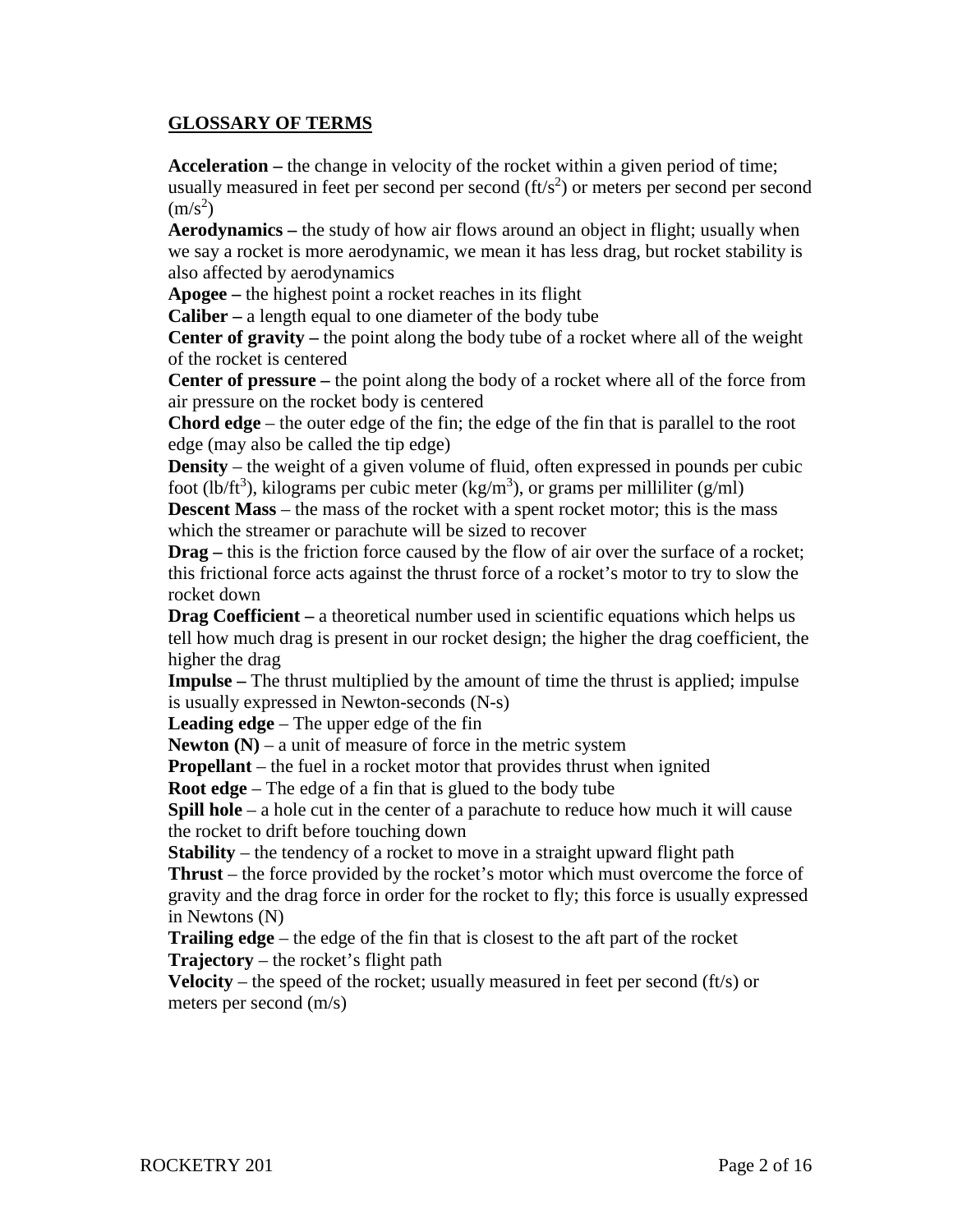# **FINS**

#### *Fin Sizing*

A good starting point for the size of the fins is:

- 1) The root edge (the edge that is glued to the body tube) should be about 2 calibers (or two body tube diameters) in length
- 2) The chord edge should be about 1 caliber in length
- 3) The width (or span) of the fin should be about 2 calibers

See the diagram below:



## *Fin Shapes*

More about fin shape will be presented in the section on DRAG.

## *Number of Fins*

Usually, three fins are adequate. Four fins might be used sometimes, to improve stability, but it usually does not improve stability very much. If any more than four fins are added then this starts increasing the drag while not improving the stability at all.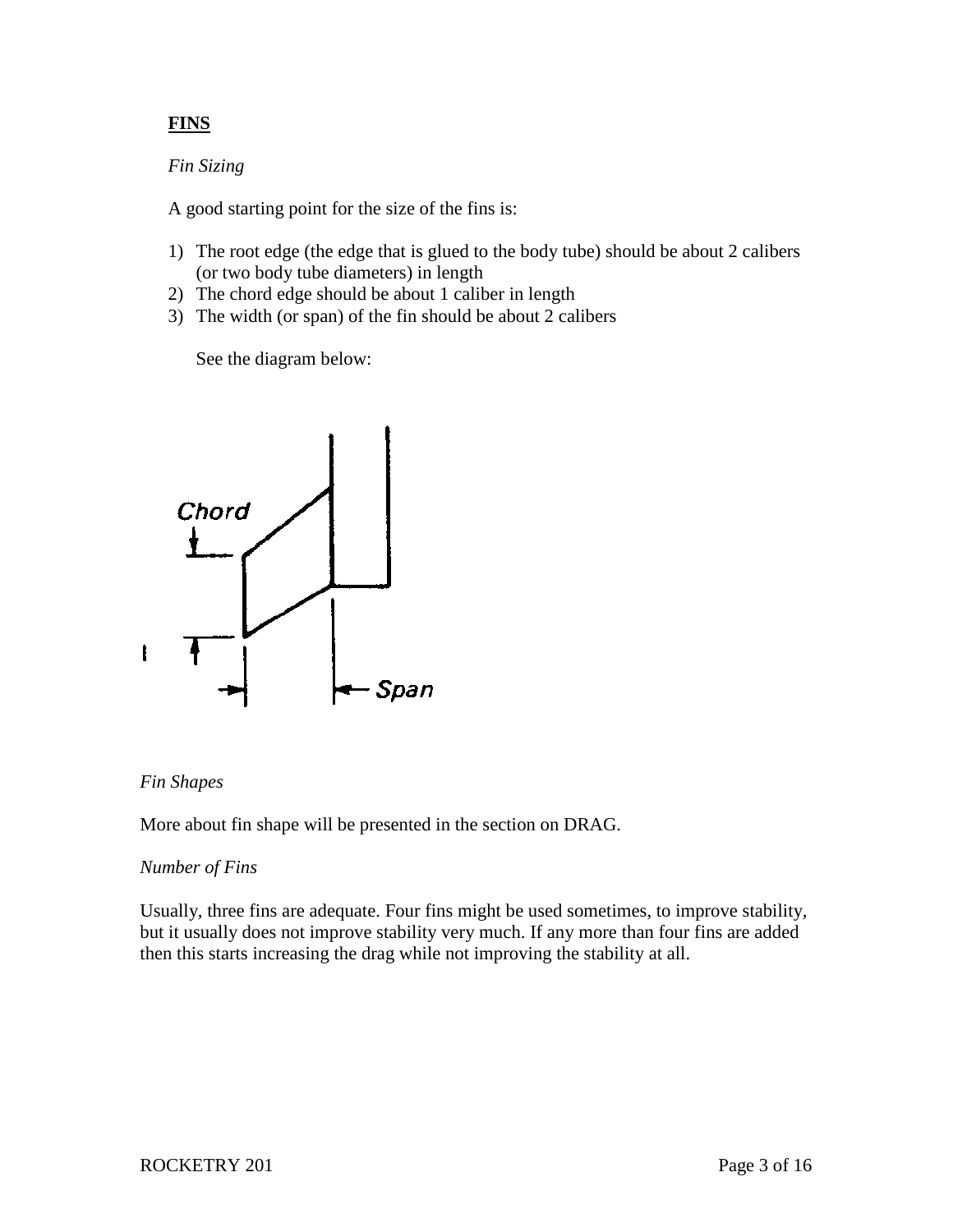## *Fin Construction*

If you are cutting your own balsa fins, ALWAYS cut them so that the grain of the wood is parallel to the leading edge. NEVER cut your fins so that the grain is parallel to the body tube. This will make the fins structurally weak, with the fins having a higher tendency to break along the grain.



# **STREAMERS AND PARACHUTES**

## *Streamer or Parachute?*

In general, streamers are used on model rockets that are lighter than 30 grams (1.05 oz.). However, if you wish to use streamers for larger models (up to 4 oz.) then a streamers may be used as long as the streamer is very wide (typically 4 inches).

Use streamers on rockets that are expected to fly to an extremely high altitude. Whether it is a streamer recovery rocket or a parachute recovery rocket, it will drift sideways due to the wind at the same time it is falling back to the earth. A parachute will cause a rocket to drift more than a streamer will. The higher the rocket flies, the more time there is for a rocket to drift sideways due to the wind. A rocket which flies to an extremely high altitude with a parachute recovery system may drift so far it is out of sight before it ever reaches the ground.

In a situation where you want to use a parachute instead of a streamer for a higher altitude rocket, another thing you can do is cut a hole (called a spill hole) in the center of your parachute to reduce the amount of drift. If you don't want to cut a hole in your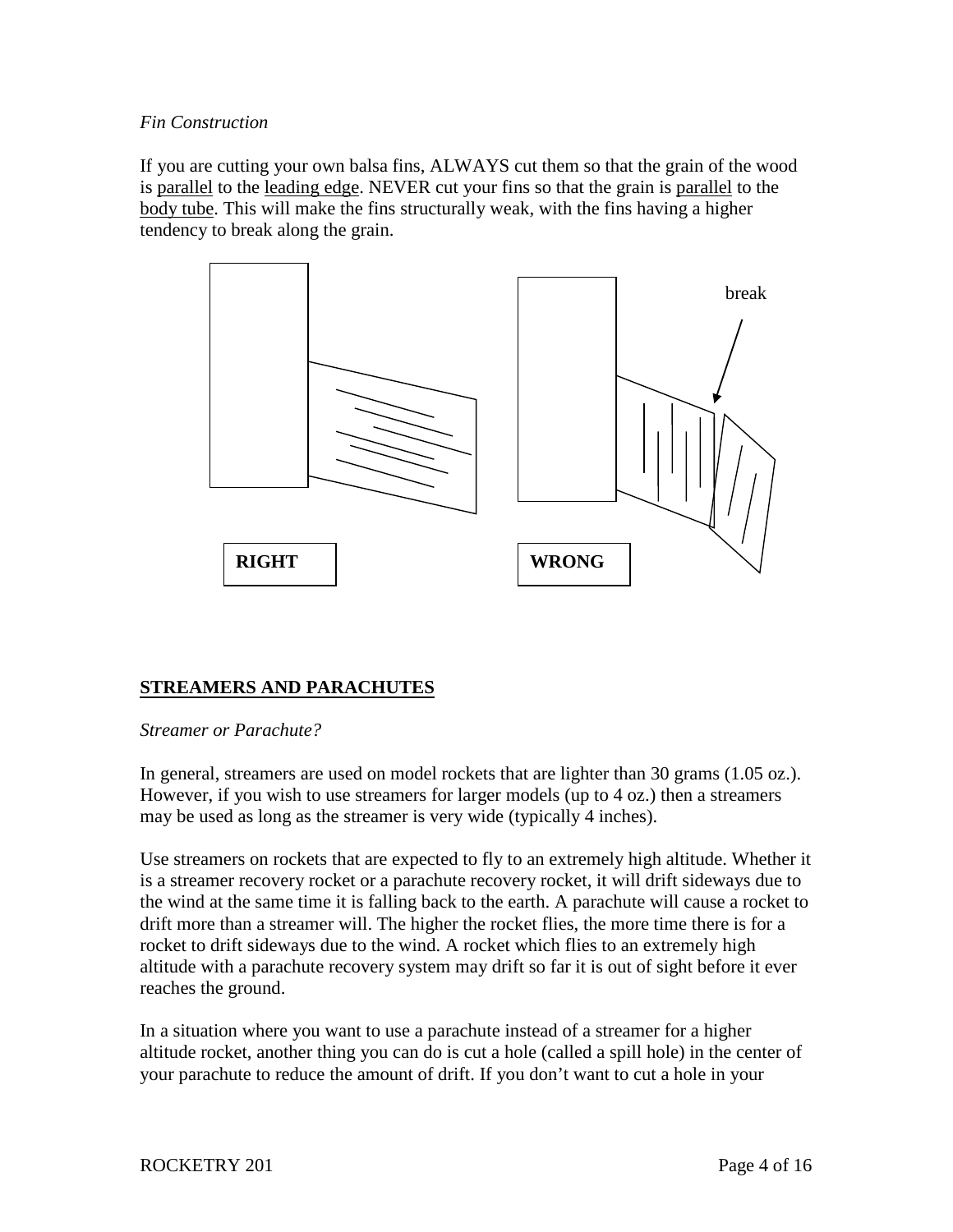parachute, another technique you can use is called "reefing". In reefing, you tape the shroud lines together close to the parachute so that it does not open as far.

Whether you use a streamer or parachute, try to make it out of something that is brightly colored, red or orange. Another good alternative is to use reflective silver plastic which is used for party banners or party balloons. You can usually find this material at your local Walmart or other convenience store.

## *Streamer Sizing*

A good rule of thumb for the size of a streamer is that it should be ten times as long as it is wide. For example, a one inch wide streamer should be about 10 inches long.

The area (length multiplied by width) of the streamer depends on the descent mass of the rocket. A good rule of thumb here is that for every gram of rocket weight, the streamer should have 8.5 square centimeters of single surface side of a streamer.

Example:

My rocket weighs 16 grams. A spent motor casing will weigh about 4 grams. What is the length and width of the streamer that I should use?

1) First calculate the total weight of the rocket which will be recovered (the descent mass). This will be the weight of the rocket plus the spent motor casing.

 $16 g + 4 g = 20 g$ 

2) Next calculate how much streamer surface area is needed. We will use our rule of thumb for surface area of streamer per mass of rocket.

(20 g) X (8.5 sq cm / 1 g) = 170 square centimeters

3) Now we need to determine the length and width of the streamer. We will have to use a little algebra here……..

Let W equal the width of the streamer.

We know from our other rule of thumb that the length should be ten times the width. Therefore the length will equal 10W.

We know that the streamer area is equal to length X width, so.....

W X 10W =  $10W^2 = 170 \text{ cm}^2$   $\rightarrow$  dividing each side by ten,  $W^2 = 17.0 \text{ cm}^2$ 

 $W = 4.1$  cm = 1.6 inches Since the length of the streamer is 10 times the width, the length is 41 cm (16 inches).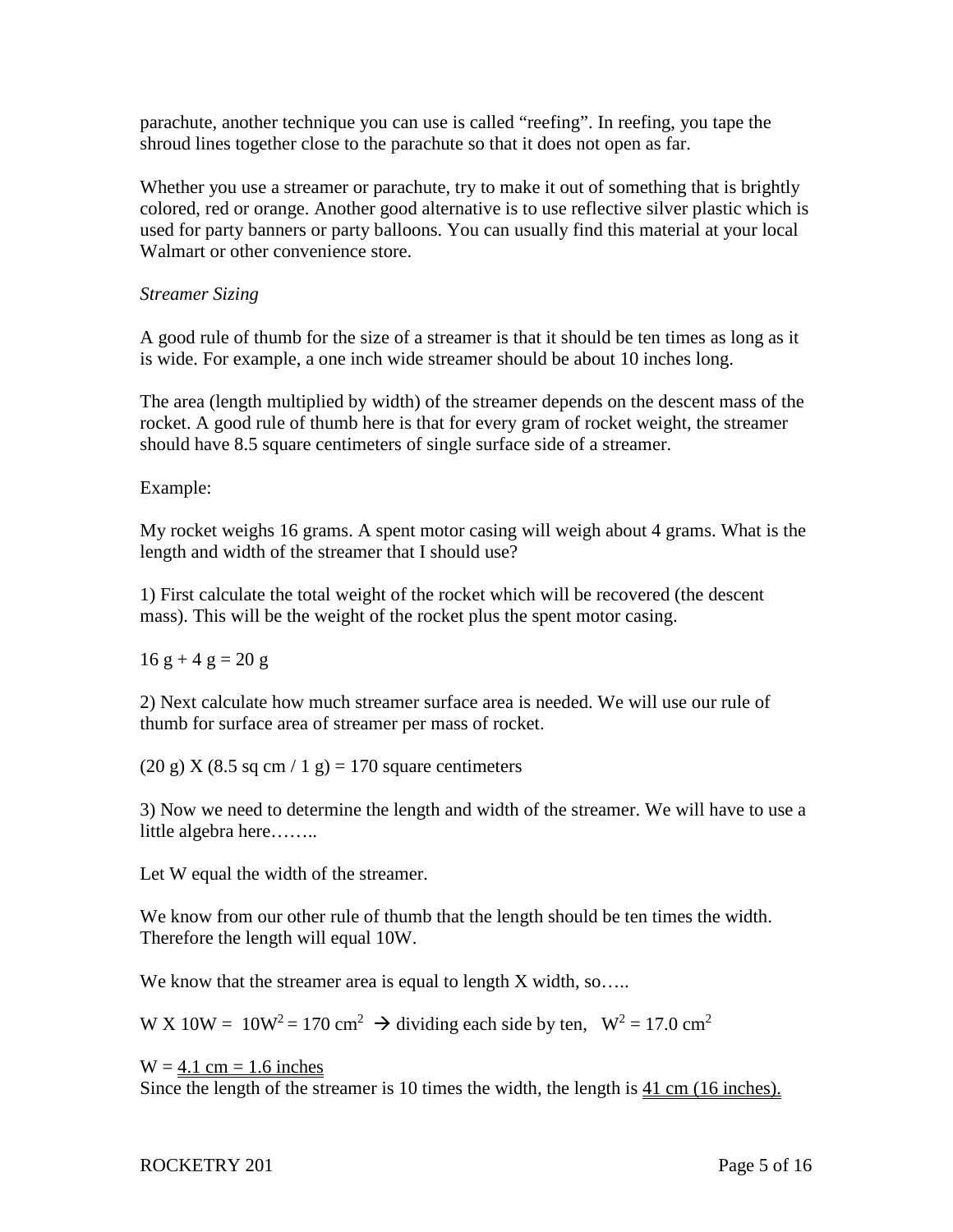## *Parachute Materials*

For smaller models, plastic parachutes work well. You can buy plastic parachutes from hobby stores which carry model rocketry supplies or also from online model rocket suppliers. If you decide to use your own plastic material to create your parachute, make sure the plastic is tear-resistant in two directions. Some plastic will not tear easily in one direction, but will tear easily in the other direction (see the example below which shows a square parachute).



If your rocket's descent mass is more than  $300 \text{ g}$  (10.5 oz.), then you should use a cloth material such as cotton, silk, polyester, or nylon.

## *Parachute Shroud Lines*

The shroud line length should be about one to one and half times the parachute diameter.

## *Shock Cords*

Do NOT tie additional knots in the middle of your shock cord! Knots in the middle of your shock cord serve no purpose and will weaken the strength of the shock cord.

The shock cord should generally be about two to three times the length of the body tube. It should be about two times the length of the body tube if you use a non-flame-resistant shock cord that must be attached inside the body tube near the nose cone. If you use a Kevlar shock cord (which is flame resistant) which you attach to the motor mount assembly, then the shock cord should be closer to three times the length of the body tube.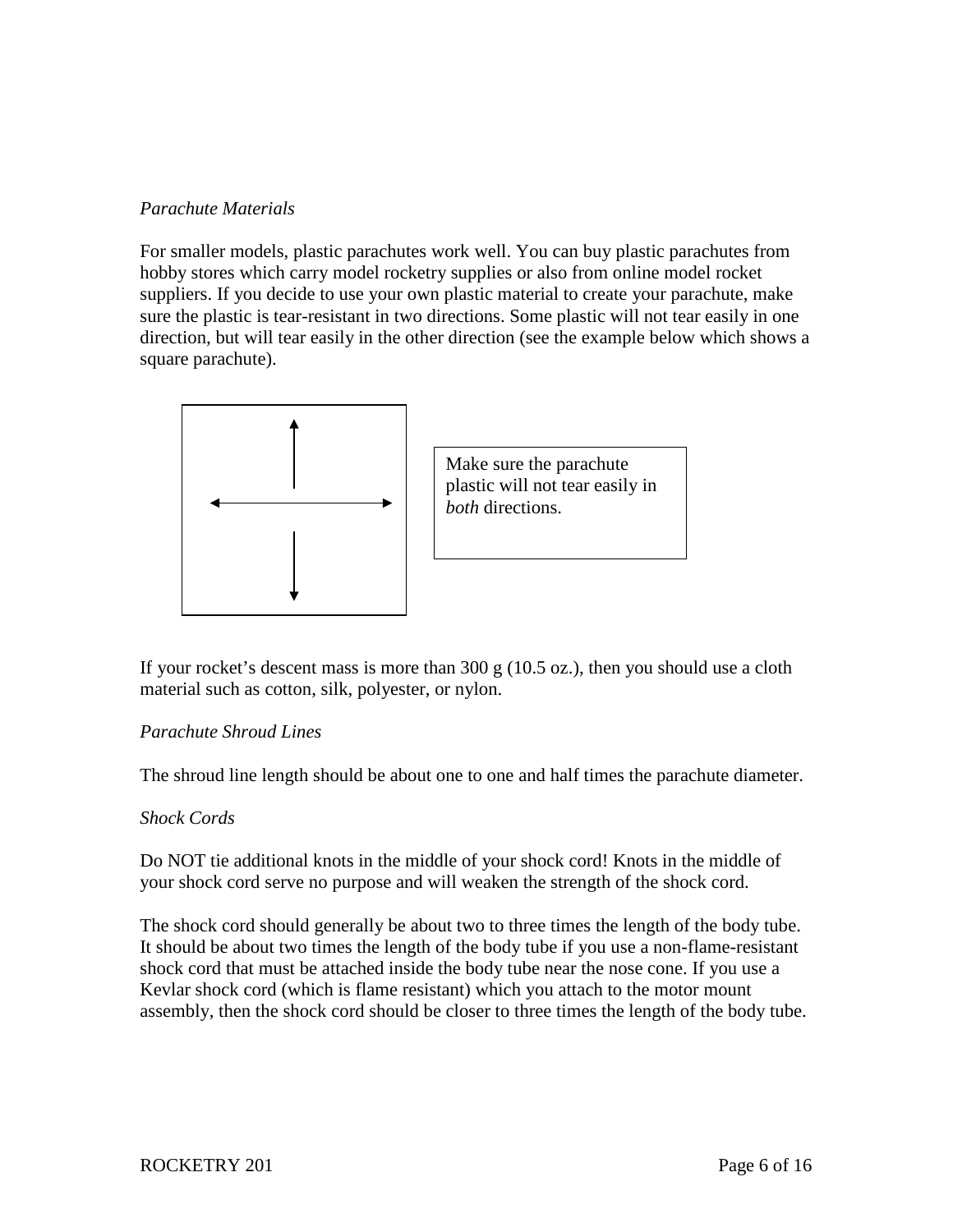## *Parachute Sizing*

What affects the size of the parachute needed?

- 1) the descent mass of the rocket
- 2) the shape of the parachute (which will affect how much drag the parachute has)
- 3) the surface area of the parachute

The math for determining a properly sized parachute is a bit more complex than that used to size a streamer, so instead of doing a calculation, just refer to the chart below for some general guidelines for sizing your parachute.

| <b>Rocket</b><br>descent mass | <b>Round and</b><br>octagonal<br>parachute<br>diameter | <b>Square</b><br>parachute<br>width | <b>Hexagonal</b><br>parachute<br>width |
|-------------------------------|--------------------------------------------------------|-------------------------------------|----------------------------------------|
| 20 grams                      | $22 \text{ cm}$                                        | $25 \text{ cm}$                     | $23 \text{ cm}$                        |
| 40 grams                      | $31 \text{ cm}$                                        | $35 \text{ cm}$                     | 33 cm                                  |
| 80 grams                      | 43 cm                                                  | 49 cm                               | $45 \text{ cm}$                        |
| 100 grams                     | 48 cm                                                  | 54 cm                               | $50 \text{ cm}$                        |
| 150 grams                     | 59 cm                                                  | $67 \text{ cm}$                     | $62 \text{ cm}$                        |
| 200 grams                     | 69 cm                                                  | 78 cm                               | $72 \text{ cm}$                        |
| 300 grams                     | 84 cm                                                  | 95 cm                               | 88 cm                                  |

Note : square and hexagonal parachute width is measured from one flat side across to another flat side (that is, not from corner to corner)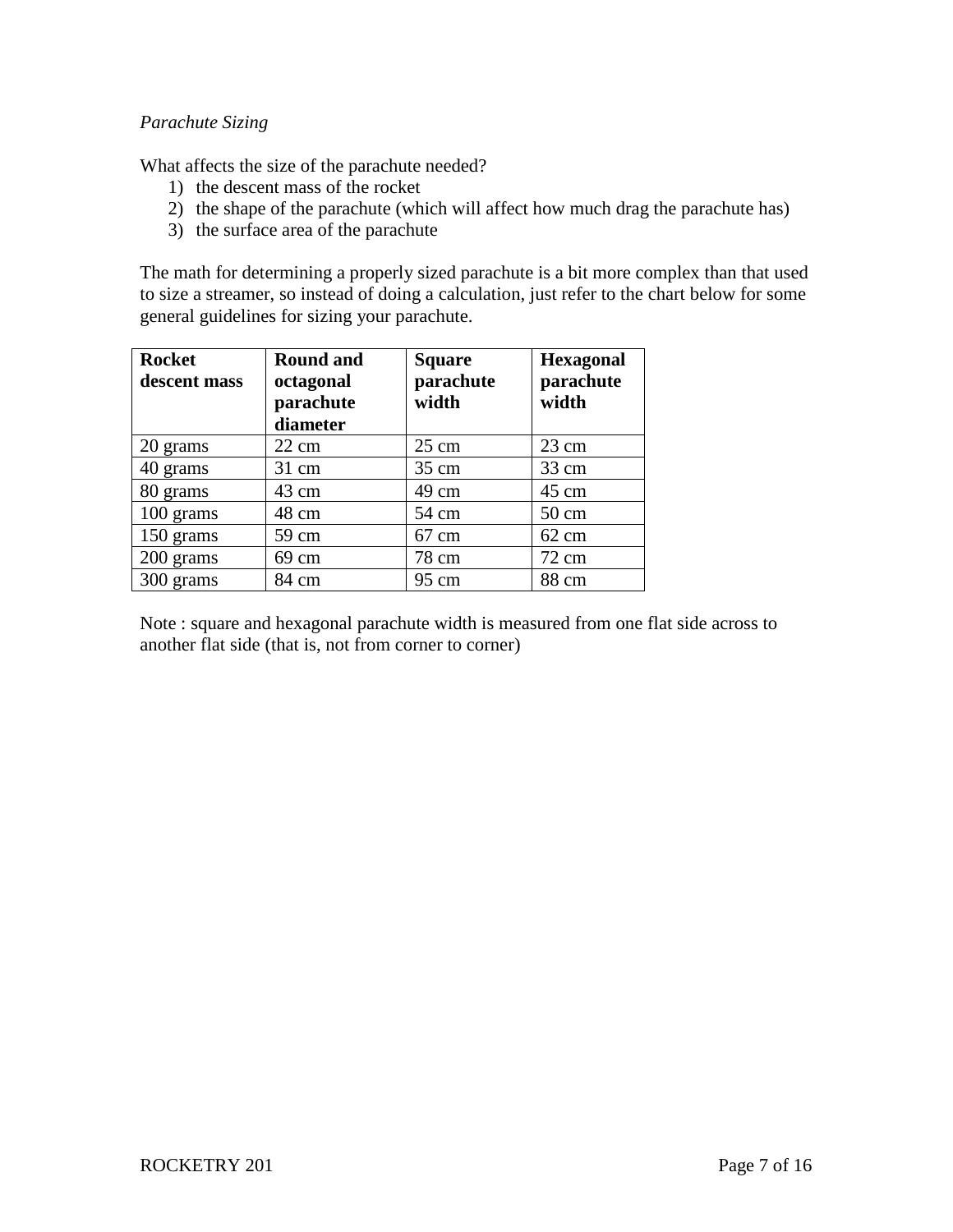# **STABILITY**

## *CG and CP*

There are two very important design parameters for determining if your rocket will be stable during flight. One is called the center of gravity (CG) and the other is called the center of pressure (CP).

The center of gravity (CG) is the point on an object where all of the weight of the object seems to be acting. Here is one way to think about it. Suppose you have a yard stick (36 inches long). Now you stick your arm out straight from your body with your palm stretched flat upwards. Next you balance the yardstick in your upturned palm. Where on the yardstick did it balance in your palm? It will balance at the 18-inch mark, halfway down the yardstick. Now suppose you have a 36-inch long baseball bat and try to balance it the same way. You notice that the bat won't balance in your hand at the halfway point along the bat's length. Instead you find the bat balances about two-thirds of the length down the bat, with the balance point being closer to the barrel of the bat than the handle. This is because, unlike the yardstick, the bat is not a uniform width all the way down its length. Therefore, the balance point (the center of gravity) is closer to the wider end of the bat, where more of its mass is located.

While the rocket is flying, the air that flows over the rocket exerts a pressure on the body and fins of the rocket. The center of pressure (CP) is the point along the side of the rocket where the force from that air pressure seems to acting. A way to imagine this is to think of a weather vane mounted on a spinning rod. If the weather vane is mounted so the rod is at a place on the vane so that the wind blowing on the vane makes the vane face 90 degrees to the direction the wind is blowing, then the rod is at the CP of the weather vane. (Question: does it make sense to place the rod at the weather vane's CP?)

## *Determining CG for a Rocket*

The way to determine the CG of a rocket is similar to what we did to determine the CG of the yardstick or baseball bat. Take your fully assembled rocket and find the point where you can balance it on the edge of your hand, or the edge of a ruler. Be sure that when you do this exercise, that you have an unused rocket motor installed, as well as the recovery system and ejection wadding. Unless you install these things, you will not be measuring the CG for the true weight of the rocket at liftoff.

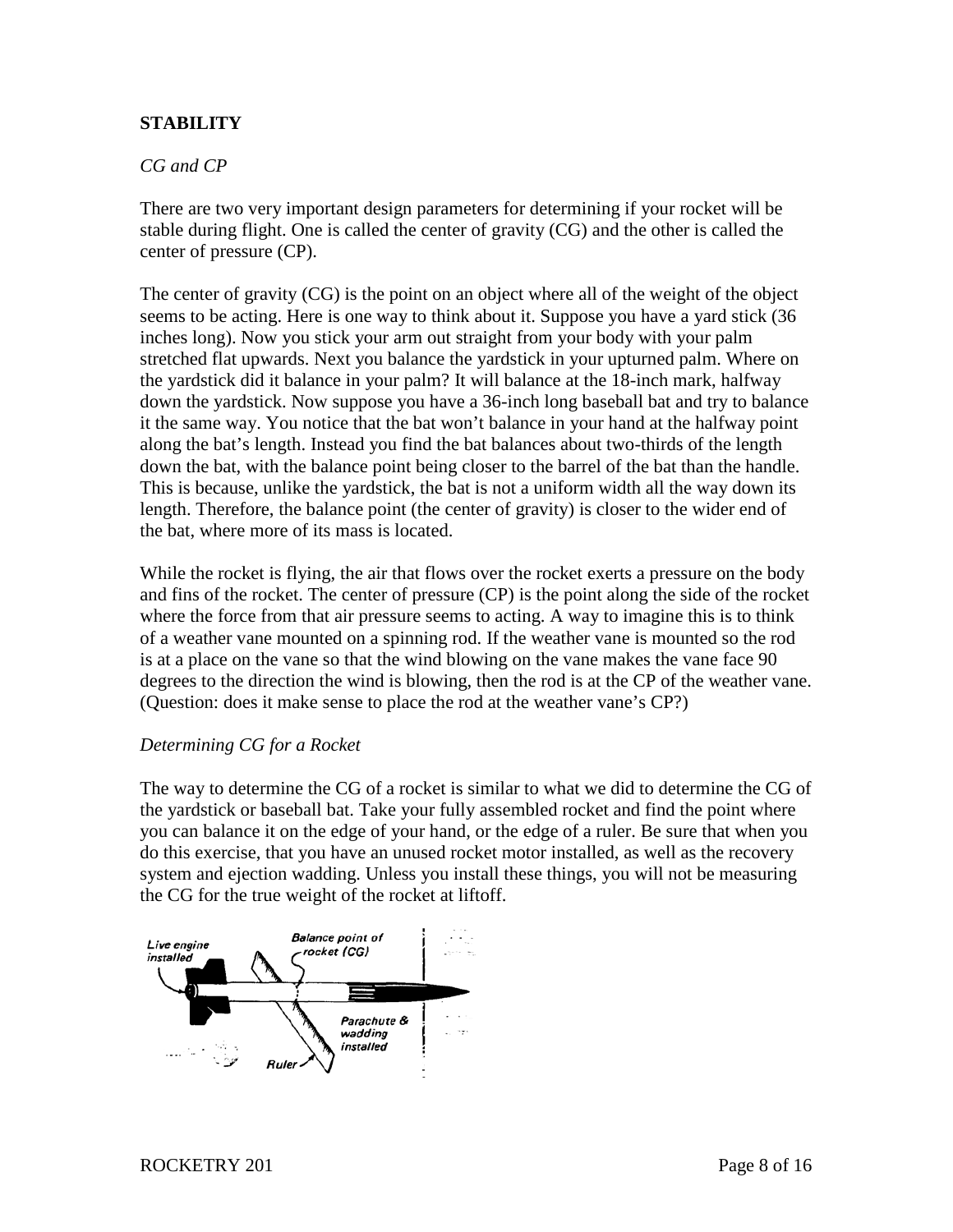## *Determining CP for a Rocket*

To determine the CP for your rocket you can make a cardboard cutout profile of your rocket and then find the point where the cardboard cutout balances on a ruler.



*Using Computer Simulations to Determine CP & CG*

The methods of determining CG and CP (especially CP) that we have just described are "rough estimate" methods and may lead one to a very conservative rocket design. One way to get better estimates of where the CG and CP are really located would be to use a computer simulation program, such as Rocksim. By getting more accurate representation of your rocket design using design software allows you more freedom to do what you would really like to do with your rocket design. This same software can also help you get a better handle on other topics discussed later in this document, such as drag, altitude, and trajectory. If you would like to obtain free demonstration software that can be used to help you make better rocket designs, then contact your Aerospace Project Leader.

## *How Does This Tell Me If My Rocket Is Stable?*

In order to have good stability, the CG must be one to two calibers ahead of the CP. When we say the CG is ahead of the CP, we mean it is nearer to the nose cone.

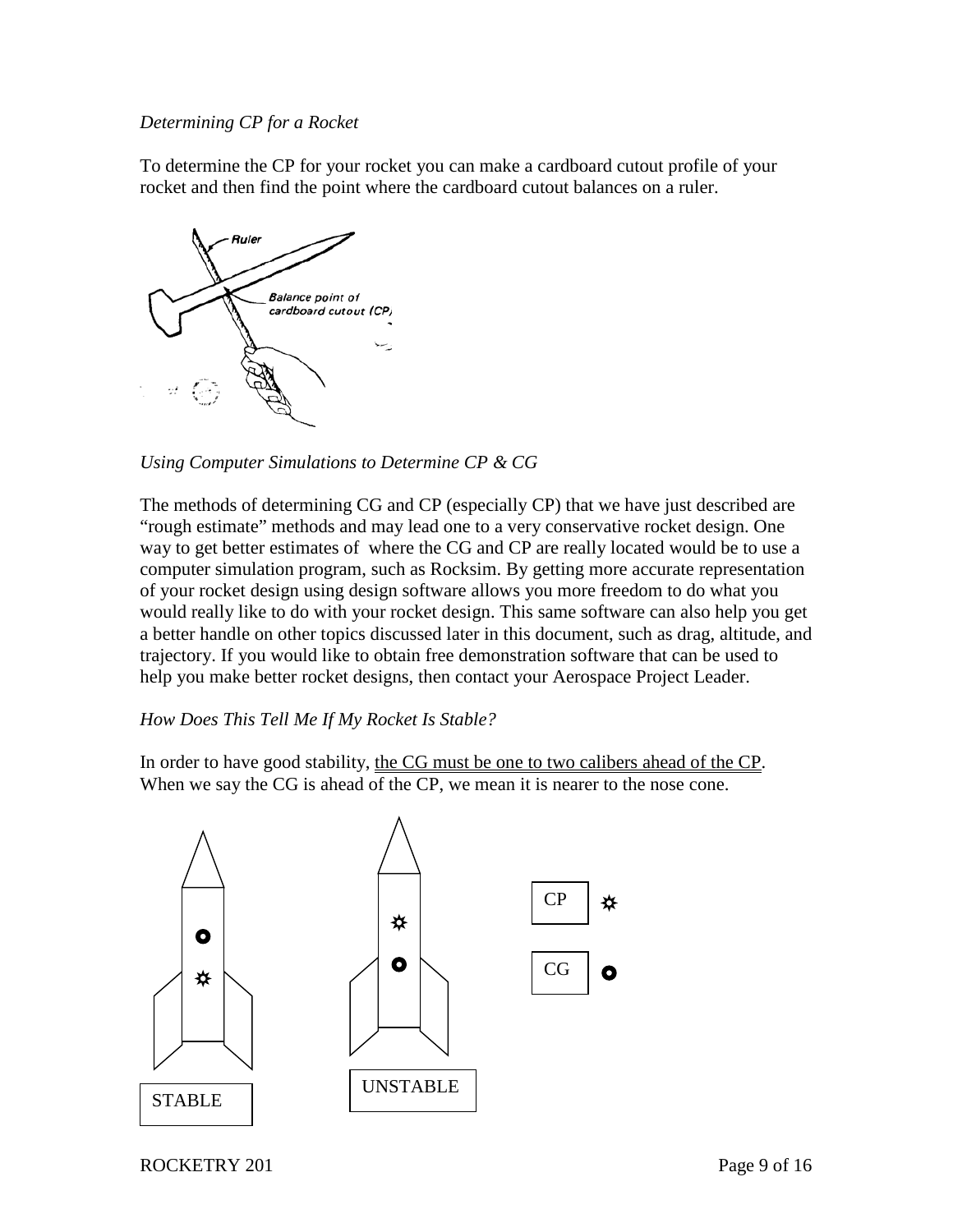If the CG  $\&$  CP are at about the same location, then the rocket will tend not to fly in a very straight path, and unfortunately, not a very predictable flight path either. If the CP is very far ahead of the CG, the rocket will want to try to fly tail first, which will cause it to spin end-over-end as it comes off the launch pad. Both of these cases mean disastrous consequences for your rocket and maybe the people at the launch site as well.

## *How to Correct Instability*

If you determine your rocket design is unstable, here are some things you can do.

To move the CP back Add another fin Increase the size of the fins Move the fins further back on the body tube Use swept back fins

To move the CG forward Add some counterweight to the nose cone Use a smaller motor Increase the body tube length

## **DRAG**

*What is Drag?*

Maybe an easy way for you to think of drag is to imagine a swimmer at a competitive swim meet. The swimmer wants to try to be as fast as he (or she) can be, but as he/she tries to glide through the water, the water itself is slowing him/her down. He/she has to work hard just to push himself/herself against the weight of the water in the pool. In order to help the swimmer go as fast as possible, he/she will do several things. The swimmer will wear a swim cap, and a swimsuit that has a very smooth and streamlined appearance. Some male swimmers even will go so far as to shave hair off their legs and arms. The reason for doing all these things is to overcome drag. Drag is the force of resistance to the swimmer's motion which is caused by the pool water.

Maybe you have never thought about it this way before, but air is a fluid just like water is a fluid. That is, both gases and liquids are fluids. Just like the water causes drag on the swimmer, air causes drag on a rocket. As it flies through the air, the air causes drag on the rocket, which will slow it down and limit the peak altitude of the rocket.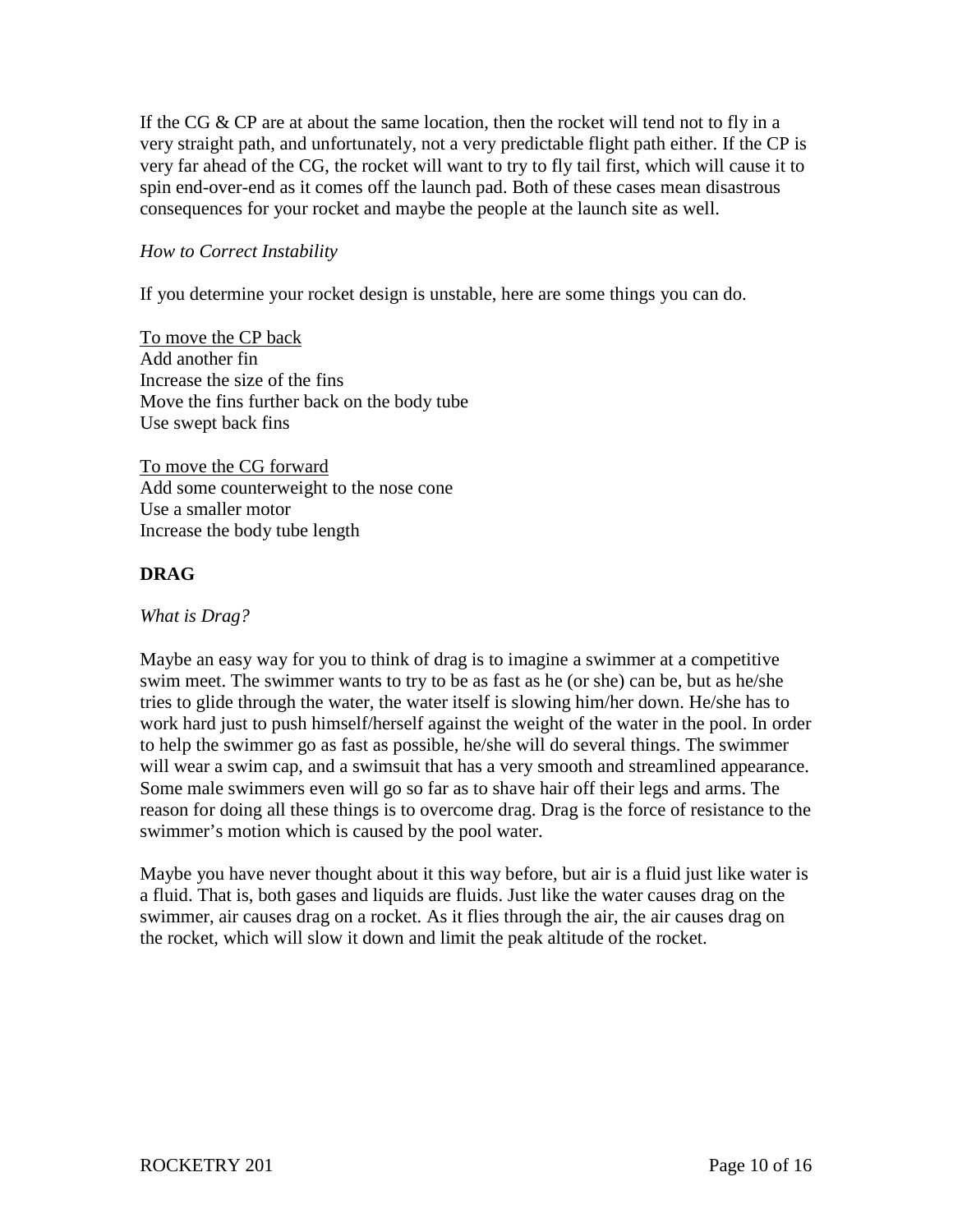The equation that scientists and engineers use to determine the drag force on a rocket is:

 $D = 0.5 \rho v^2 C_d A$ 

 $D = drag force$  $\rho$  = density of the fluid (air, water, etc.)  $v =$  velocity, or speed, of the rocket  $C_d$  = drag coefficient  $A =$  frontal area of the rocket

In addition to the force of gravity from the earth, drag is another force that must be overcome for the rocket to fly.

The density of the fluid tells us how heavy the fluid is. Think about a bucket of water versus a bucket of air (that is, an empty bucket). Which bucket is heavier? It takes more force to lift a bucket of water, which has a higher density than air. In the same way, if the fluid has a higher density, it would cause more drag on an object trying to move through it.

The velocity is how fast the rocket is moving, or its speed.

The drag coefficient is a number that helps give us an idea how much drag we have in our rocket design. The higher the drag coefficient value, the higher the force from drag. Scientists and engineers determine drag coefficients for different rocket designs by doing wind tunnel tests where they can very accurately determine values for all the other variables in the drag equation. After the scientists/engineers do enough wind tunnel tests, they are also able to predict using computer models what the drag would be on similar shapes without doing more wind tunnel tests.

The frontal area is the cross-sectional area that is measured by looking straight down the nose cone of a rocket.

Now looking at this equation, you might say, when I move around, I have a much higher frontal area than my rocket, and the drag from air doesn't slow me down very much. Why would it slow down my rocket? What you say about drag from air not slowing you down is true, but what you have to remember is that your rocket moves much faster than you can move. It has a much higher velocity. When we look back at the drag equation, we realize that as velocity becomes that big, it doesn't matter whether the density of air is small. The drag force is still going to be significant.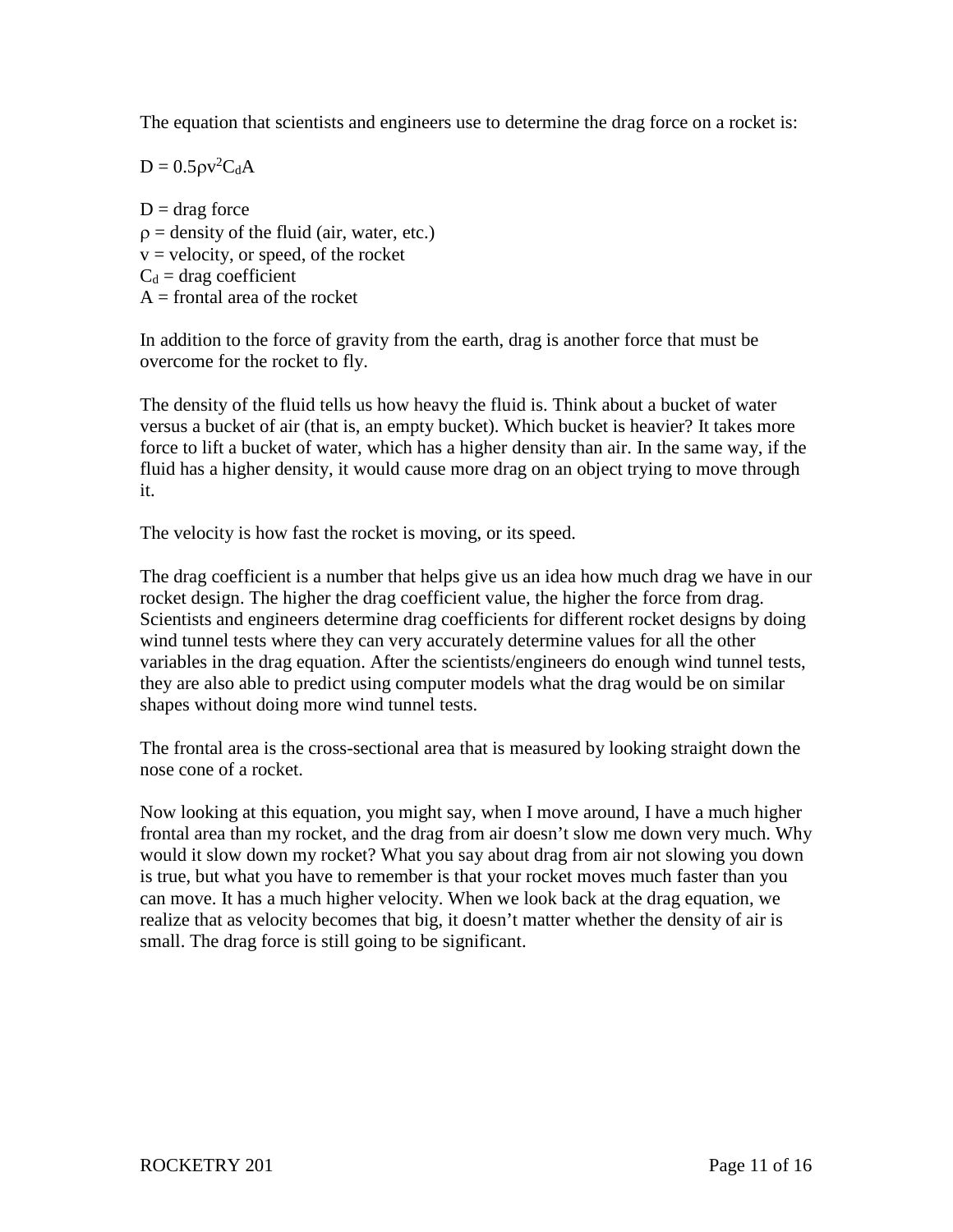### *Designing Rockets to Reduce Drag*

In general, we don't like drag. It slows down our rocket, and won't allow it to fly as high as we would like. We cannot get rid of drag altogether, but we can try to reduce it as much as possible. We do what we can to reduce drag by making a more aerodynamic rocket design. Drag can actually be broken down into more specific types of drag such as friction drag, pressure drag, interference drag, and induced drag. We will not go into detail about that here though. If you want to learn more about the different types of drag, read more in one of the books listed on Page 1. Then try to see if you can figure out which kind of drag each of these design guidelines is meant to eliminate.

The first and simplest way to reduce drag is to have a good paint finish on your rocket. Having a smooth paint finish without runs, and having decals which don't stick up higher than the other surfaces of the rocket model help a lot. If you have balsa wood fins or nose cones, this means making sure that the grains of the balsa wood have all been filled in with primer and paint so that the wood is so smooth you can't tell whether it is wood or plastic by looking at it.

Another way to reduce drag is to put glue fillets on your fins where the fins are attached to the body tube. A fillet is a bead of glue that has been laid down the edge of the fin and smoothed out, and then been allowed to dry. This eliminates sharp corners where the fin attaches to the body tube. You will also want to put fillets where the launch lug is attached.



Another way to reduce drag is to use a nose cone shape which has a lower drag coefficient. See the diagram below which shows different nose cone shapes, and which ones cause less drag.

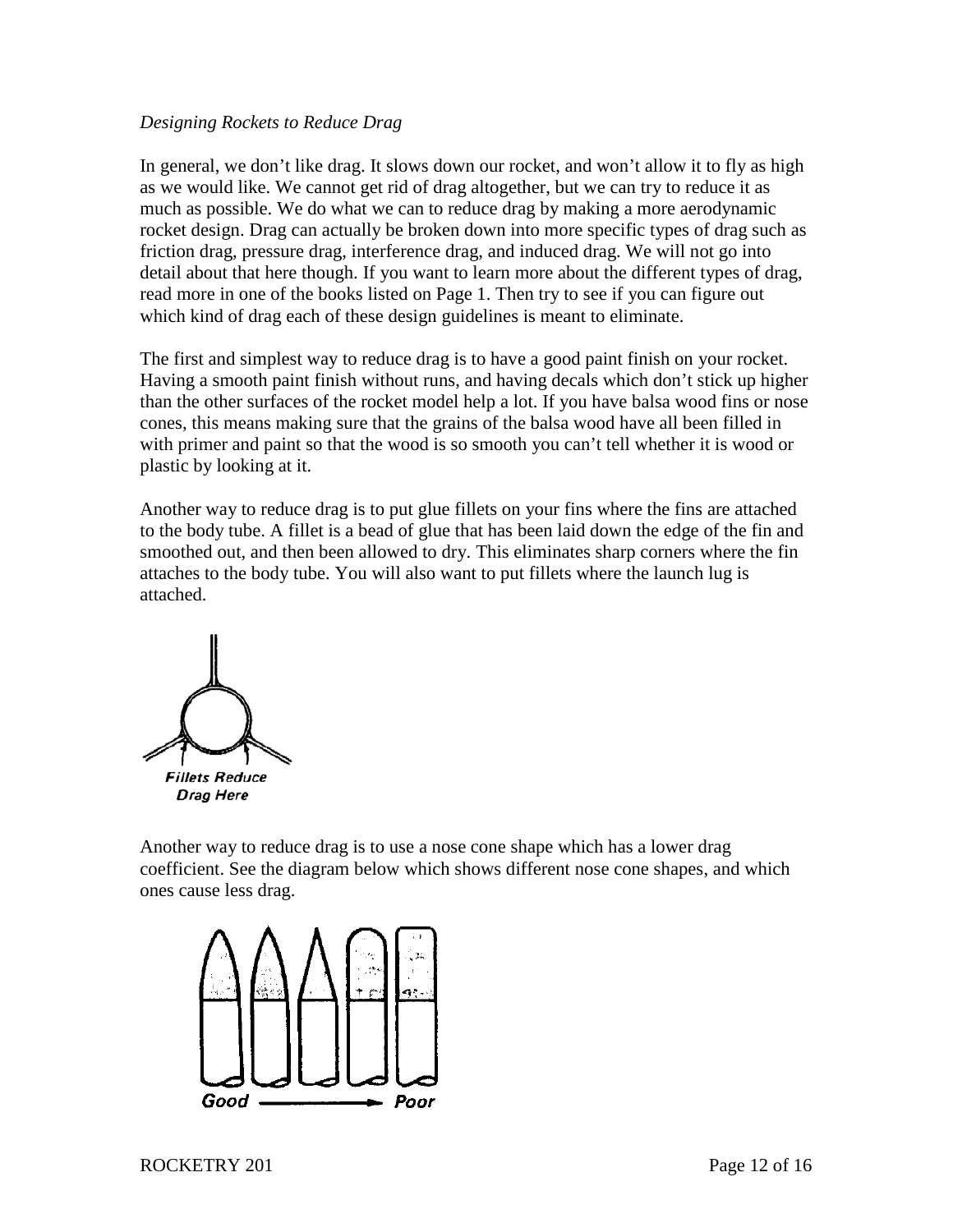Reducing the number of fins on your model will reduce drag too. In order to have good stability, you need to have at least three fins. A model rocket with four fins will have more drag than a model with three fins though. You may remember in the section on STABILITY, we said adding an extra fin was a good way to increase stability by moving the CP back. That is true, and here is an example where you may have to make a trade-off in which is more important to you: a little less drag, or a little more stability. As you start to design your own rockets, you will find there all kinds of little trade-offs and compromises you have to make between one thing and another to get the design that will work best for you.

Another place where you may have to make some trade-offs in fin design is the size of your fins. By making your fins larger, it may increase stability, but it will also increase drag. A good rule of thumb for fin size which takes these two things into consideration has already been shown in the section on FINS.

Another thing that affects drag is the shape of the fin. Generally, the most aerodynamic shapes for a model rocket are going to be rectangular, or some type of parallelogram. In Harry Stine's Handbook of Model Rocketry, he suggests that the clipped delta shape could be the best fin design.



One other way that fin shape can affect aerodynamics is the shape of the edges of the fins. The chord edge should always be left square. However, how you shape the leading edge and trailing edge of a fin can be varied, with differing affects on drag. The easiest thing to do is just leave the leading and trailing edges square, because it won't be as hard to sand. But that is also the design that has the most drag. The next best approach is to round the leading and trailing edges. This design has less drag, and is not that much more difficult to sand the fin edges. The best fin edge design though is to have the leading edge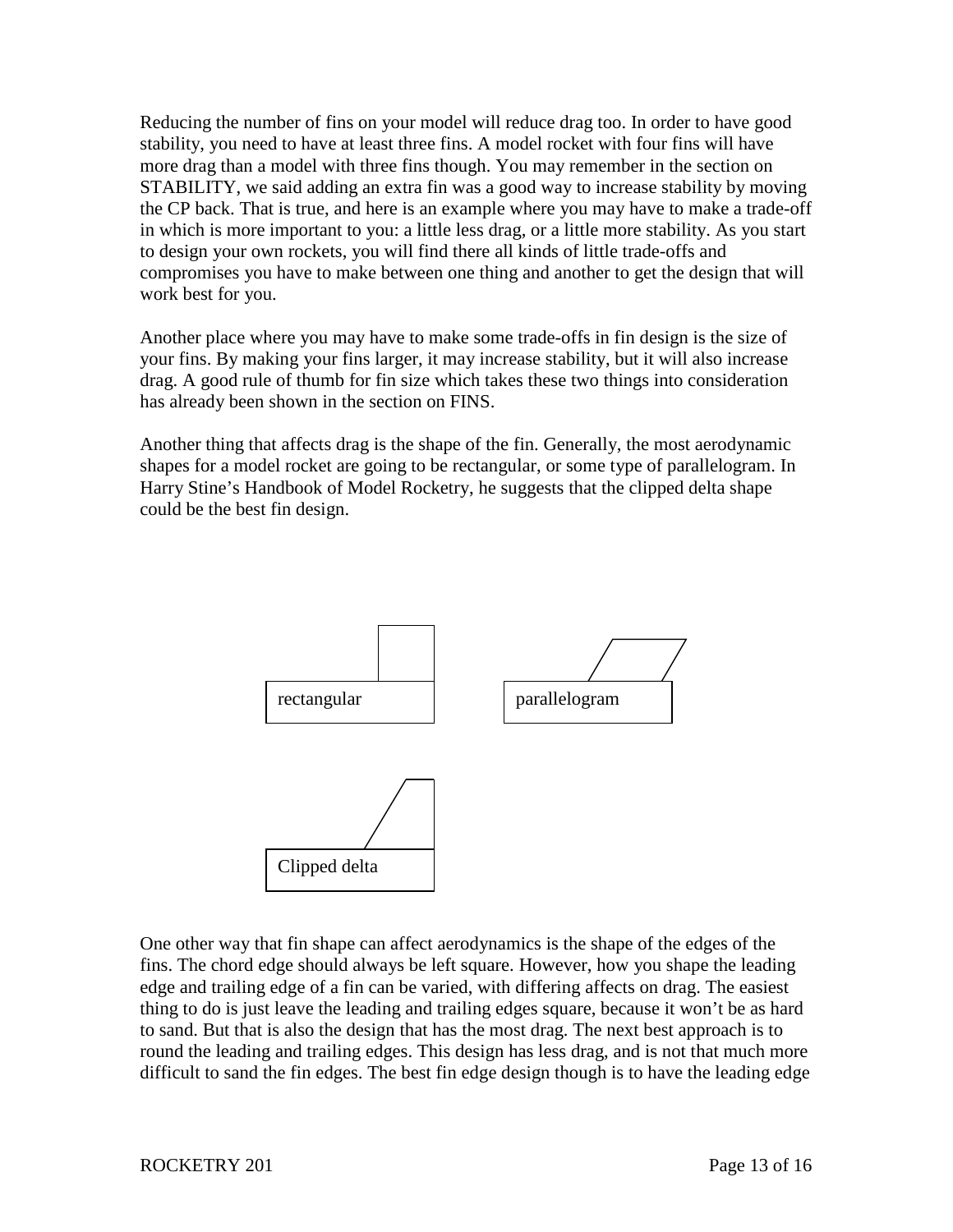rounded and the trailing edge tapered. This is the most difficult design from a sanding and forming standpoint though.

The diagram below shows cross sectional areas of the fin with the leading edge shown at the top and trailing edge shown at the bottom.



Another way to reduce drag is to use a "boat-tail" design for the end of the rocket.

#### **BOAT TAIL**

Curving the rear portion of the rocket inward will reduce base drag at this point. This is of course, only possible on rockets that have an inside body diameter larger than that of a model rocket engine.



And similar to the boat-tail effect, you can use transition pieces to reduce the diameter for part of your rocket. Maybe you have some reason to make the front larger (maybe you have a payload rocket), but you can still reduce drag by having a smaller diameter for the back part of the rocket. On the other hand, maybe you want to have the back part of the rocket be wider to accommodate a larger motor, but you can reduce the size of the front part of the rocket.

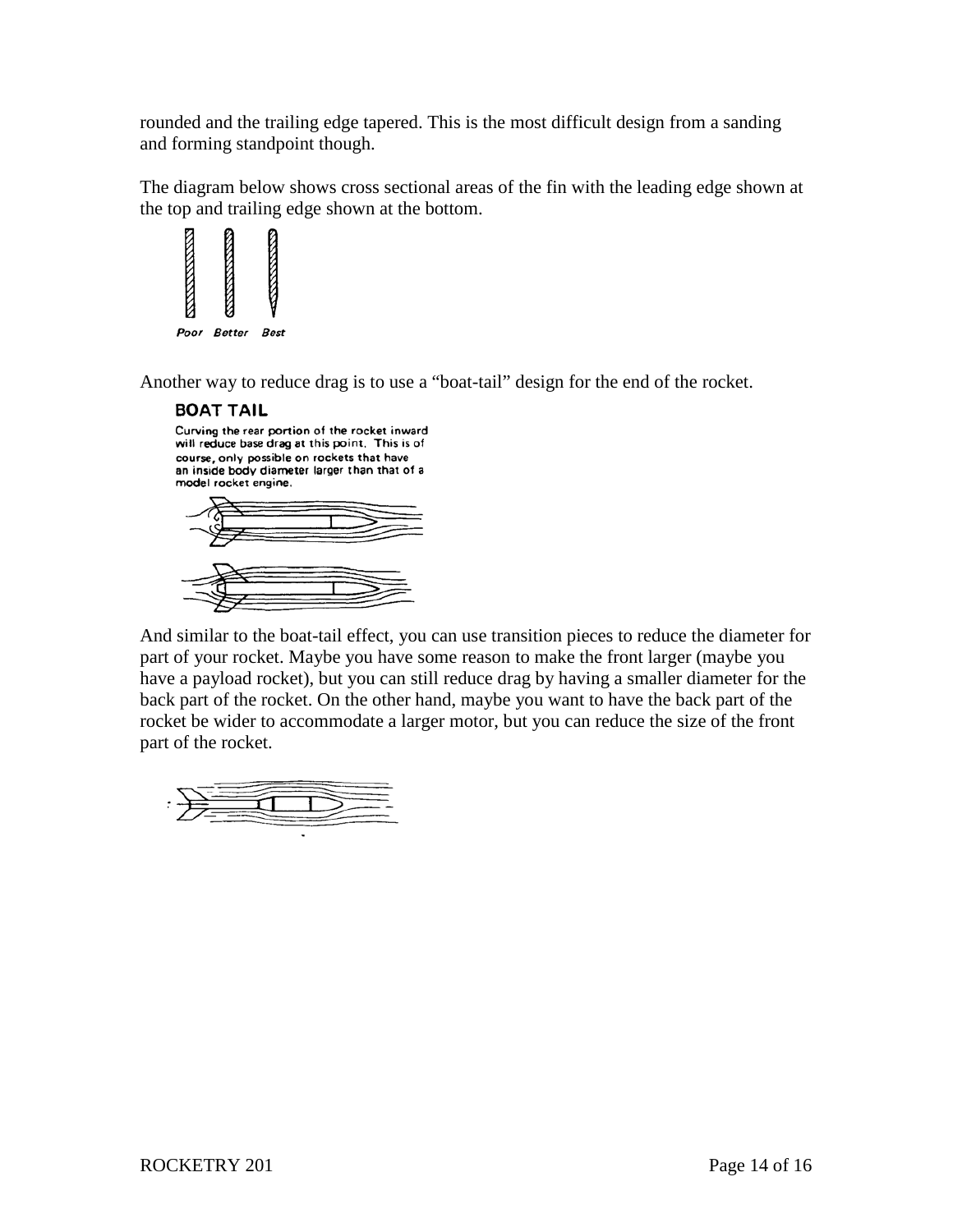## **MOTORS**

## *Motor Codes*

When you buy a motor, it usually has a letter and two numbers. The letter tells you the total impulse. The first number tells you the average thrust, and the second number tells you the number of seconds after fuel burnout when the ejection charge blows. In this section, we are just going to touch briefly on what impulse and thrust mean.

## *Thrust*

Thrust is the force that is caused by the motor fuel (or propellant) burning. The thrust force must overcome the force of gravity and also the drag force to make the rocket fly up in the air. The first number in the model rocket code tells us the average thrust. The thrust is expressed in average thrust because a rocket motor does not burn with the same amount of thrust all the time. When the fuel burns, most of the time it burns, the thrust force is constant. However at the beginning of the launch, the thrust provided is much higher. This is because the rocket needs some extra oomph at the beginning of the launch to get it off the pad and quickly flying at a fast velocity so that its flight path is stable.

Thrust is usually expressed in the standard metric unit for force, Newtons. The force of 4.45 Newtons is the same as the force of one pound.

## *Impulse*

Impulse is the thrust of a rocket multiplied by the amount of time the propellant burns. It is usually expressed in units of Newton-seconds (N-s). Impulse is a way of telling us how long the rocket propellant will burn, and also gives us a better idea of how high the rocket will go with that motor versus another motor. The letter codes on a rocket motor (see table) tell us which impulse range the motor falls within.

| <b>Total Impulse (N-s)</b> | <b>Engine Type</b> |
|----------------------------|--------------------|
| $1.26 - 2.50$              | Α                  |
| $2.51 - 5.00$              | B                  |
| $5.01 - 10.00$             | C                  |
| $10.01 - 20.00$            |                    |
| $20.01 - 40.00$            | Е                  |
| $40.01 - 80.00$            | F                  |

Generally, the higher the impulse, the higher the rocket is going to fly. Impulse shows us that it is not just the thrust that is important to know but also the fuel burn time. Therefore a rocket which has an average thrust of 4 Newtons but burns for 2 seconds (impulse  $=$  4  $N X 2 s = 8 N-s$ ) might fly just as high as a rocket that only has an average thrust of 2 Newtons that burns 4 seconds (impulse  $= 2 N X 4 s = 8 N-s$ ).